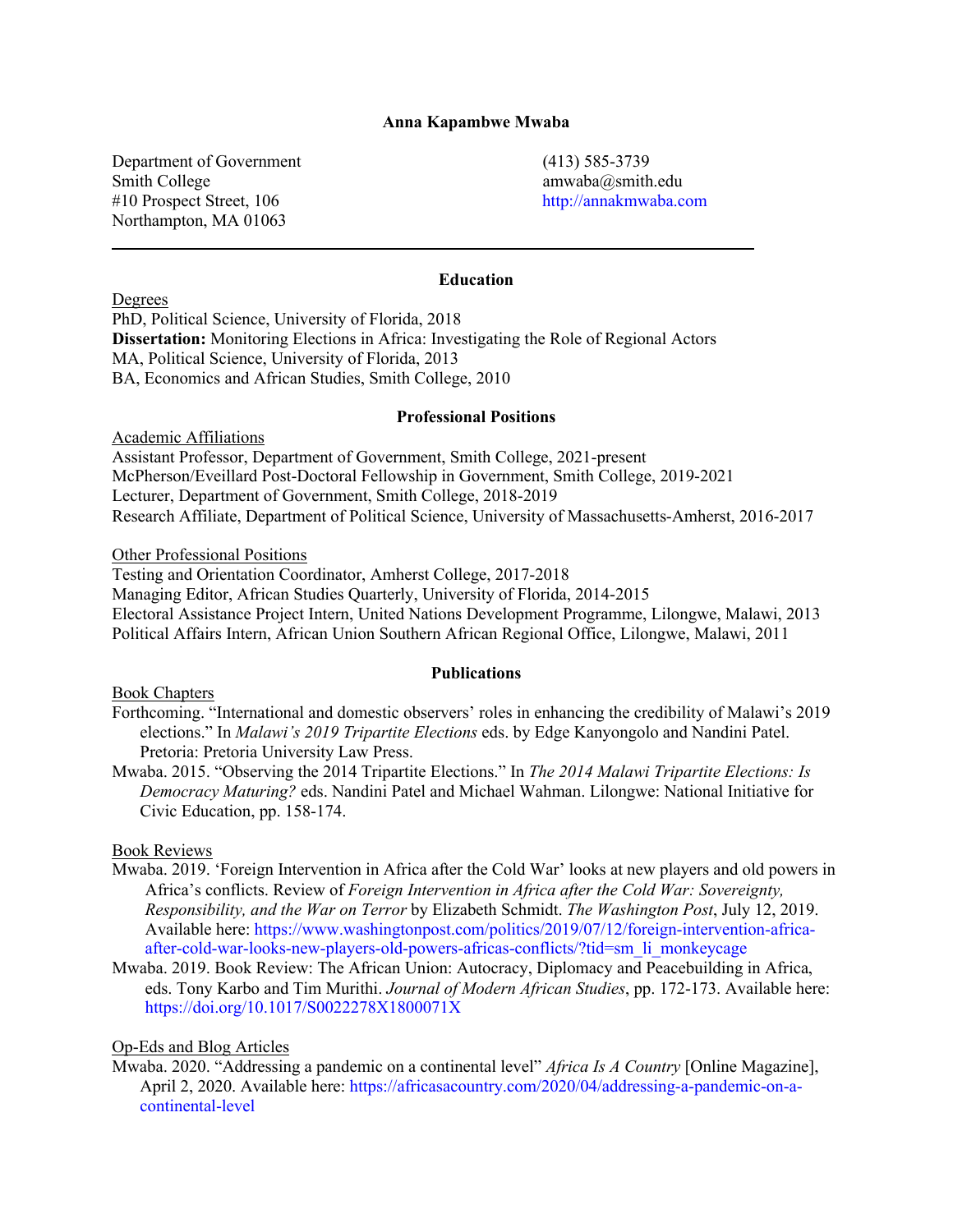- Balogun, Emmanuel and **Anna Kapambwe Mwaba**. 2019. "How will the African Union respond to the military overthrow in Sudan?" *The Washington Post*, April 24, 2019. Available here: https://www.washingtonpost.com/politics/2019/04/24/how-will-african-union-respond-militaryoverthrow-sudan/?utm\_term=.32ec654e6f79
- Mwaba. 2019. "The African Union called on Congo to suspend its election's results. That's unprecedented." *The Washington Post*, January 21, 2019. Available here: https://www.washingtonpost.com/news/monkey-cage/wp/2019/01/21/the-african-union-called-oncongo-to-suspend-its-elections-results-thats-unprecedented/?utm\_term=.c840d4a87315
- Mwaba. 2018. "When Rex Tillerson toured some of Africa's 'shithole' countries" *Africa Is A Country* [Online Magazine], March 9, 2018. Available here: http://africasacountry.com/2018/03/when-rextillerson-toured-some-of-africas-shithole-countries/
- Mwaba. 2018. "When is a coup a coup?" *Africa Is A Country* [Online Magazine], February 28, 2018. Available here: http://africasacountry.com/2018/02/when-is-a-coup-a-coup/
- Mwaba. 2017. "The African Union is now complete, but at what cost?" *Africa Is A Country* [Online Magazine], May 3, 2017. Available here: http://africasacountry.com/2017/05/the-african-union-isnow-complete-but-at-what-cost/
- Mwaba. 2015. "Will the new African Center for Disease Control really be an African CDC?" *Africa Is A Country* [Online Magazine], April 27, 2015. Available here: http://africasacountry.com/will-the-newafrican-centres-for-disease-control-really-be-an-african-cdc/
- Mwaba. 2015. "Should the African Union Run a Country?" *Africa Is A Country* [Online Magazine], April 2, 2015. Available here: http://africasacountry.com/tshould-the-african-union-run-a-country/

## In Progress

"Agency via Institutionalization: The African Union and Election Observation in Malawi" (Invited to revise and resubmit)

"Incomplete Roadmaps: Re-assessing Electoral Monitoring Guidelines"

"Shifting Dynamics: The Politics of Election Observation"

"Elections Without Observers? Malawi 2019 vs. 2020"

*Reclaiming Agency: The Role of African Organizations in Continental Politics* (Book Manuscript)

## **Grants, Fellowships, & Stipends**

## External

Yale MacMillan Post-Doctoral Fellowship in African Studies, AY 2018-20 (declined)

## Internal

## *Smith College*

Committee on Faculty Compensation and Development Student Research Assistance Grant, Summer 2022 Committee on Faculty Compensation and Development Student Research Assistance Grant, 2019-20 Committee on Faculty Compensation and Development Student Research Assistance Grant, 2018-19 Department of Government Research Travel Grant, Summer 2019

## *University of Florida*

Department of Political Science Summer Conference Travel Grant (\$350), 2017 Department of Political Science Summer Graduate Research Award (\$3000), 2016 Department of Political Science Conference Travel Grant (\$300), 2016 Research Assistantship, Department of Political Science (\$13,500), 2016 Graduate School Doctoral Research Travel Award – Summer 2015 (\$5000), 2015 Department of Political Science Departmental Summer Research Award (\$1000), 2015 Center for African Studies Travel Grant to attend the Annual African Studies Conference (\$400), 2014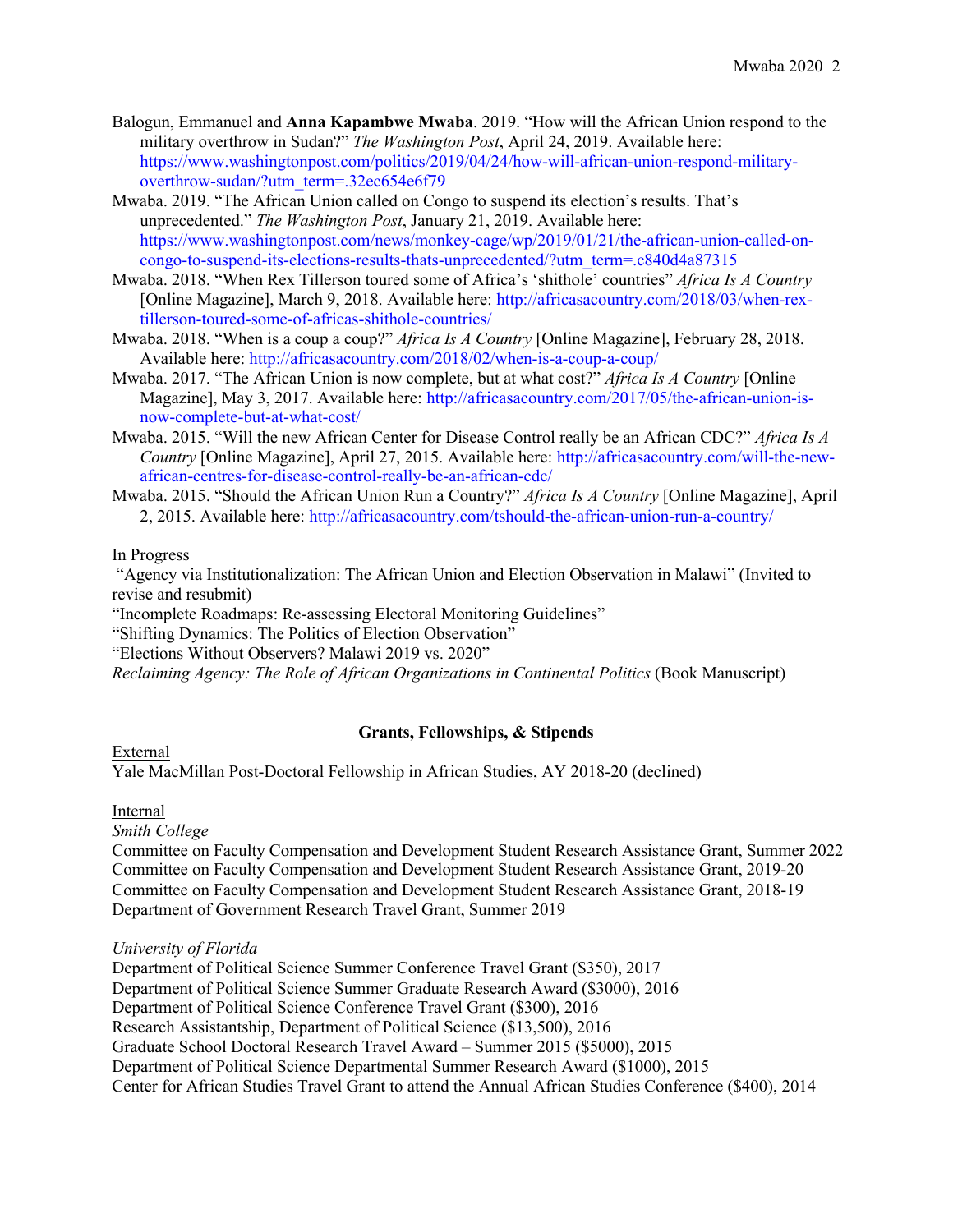- African Studies Quarterly Managing Editor, Center for African Studies, University of Florida (\$14,715), Academic Year 2014-2015
- Association for the Study of the Middle East and Africa Research Grant (\$1500), 2014
- Department of Political Science Departmental Summer Research Award (\$800), 2014
- Research Assistantship, Center for African Studies, University of Florida (\$13,500), Academic Year 2013-2014
- Center for African Studies Travel Grant to attend the Annual African Studies Conference (\$500), 2013 Department of Political Science Departmental Summer Research Award (\$750), 2013
- Center for African Studies Summer Pre-Dissertation Grant (\$1000), 2013

Madelyn M. Lockhart Summer Research Award (\$1000), 2013

- Center for African Studies Travel Grant to attend the Annual African Studies Conference (\$400), 2012
- Research Assistantship, Center for African Studies, University of Florida (\$13,500), Academic Year 2012-2013

#### **Awards**

Artinian Travel Award, *Southern Political Science Association*, 2019 University of Florida International Center Outstanding International Student Award, 2014

## **Conference and Workshop Participation**

## Conference Papers

- "Elections Without Observers? Malawi 2019 vs. 2020" Paper presented at the African Studies Association Annual Meeting, November 16-20, 2021 (virtual)
- "Election Observation in Africa as a Measure of IO Performance" Paper to be presented at the International Studies Association Annual Convention, Honolulu, Hawaii, March 25-28, 2020. (cancelled due to COVID-19)
- "Incomplete Roadmaps Re-assessing Electoral Monitoring Guidelines" Paper presented at the Southern Political Science Association Meeting, Austin, Texas, January 17-19, 2019.
- "Election Observation in Africa: The Role of Regional and International Institutions" Paper presented at the Annual Meeting of the African Studies Association, Atlanta, Georgia, November 29-December 1, 2018.
- "Eurasian Experimentation with Electoral Systems: Exception or Generalizable?" Co-authored with Dr. Bryon Moraski. Paper presented at the Midwest Political Science Conference, Chicago, Illinois, April 6-9, 2018.
- "Moving beyond the domestic: the effect of regional organizations on attitudes towards democracy" Paper presented at the International Studies Association Annual Convention, Atlanta, Georgia, March 16-19, 2016
- "20 Years of Democracy: The Role of Party Politics in Malawi" Paper presented at the Association for the Study of the Middle East and Africa, Washington D.C., October 30-November 1, 2014
- "Institutional Design & Election-Monitoring: Determinants of Influence" Paper presented at the International Studies Association Annual Meeting, San Francisco, California, April 3-6, 2013
- "Malawi 2014: Electoral Assistance and the Challenge of Democratic Consolidation" Paper presented for Students in African Studies at the Center for African Studies, Gainesville, Florida, October 16, 2013
- "Establishing Free and Fair: Are International Election Observers Truly Neutral?" Paper presented at the Africa and African Diaspora Graduate Student Association Symposium, Florida International University, February 2-3, 2012

## **Workshops**

International Summer Policy Institute, Bringing the Gap, To be held in Washington D.C., June 16-20, 2022